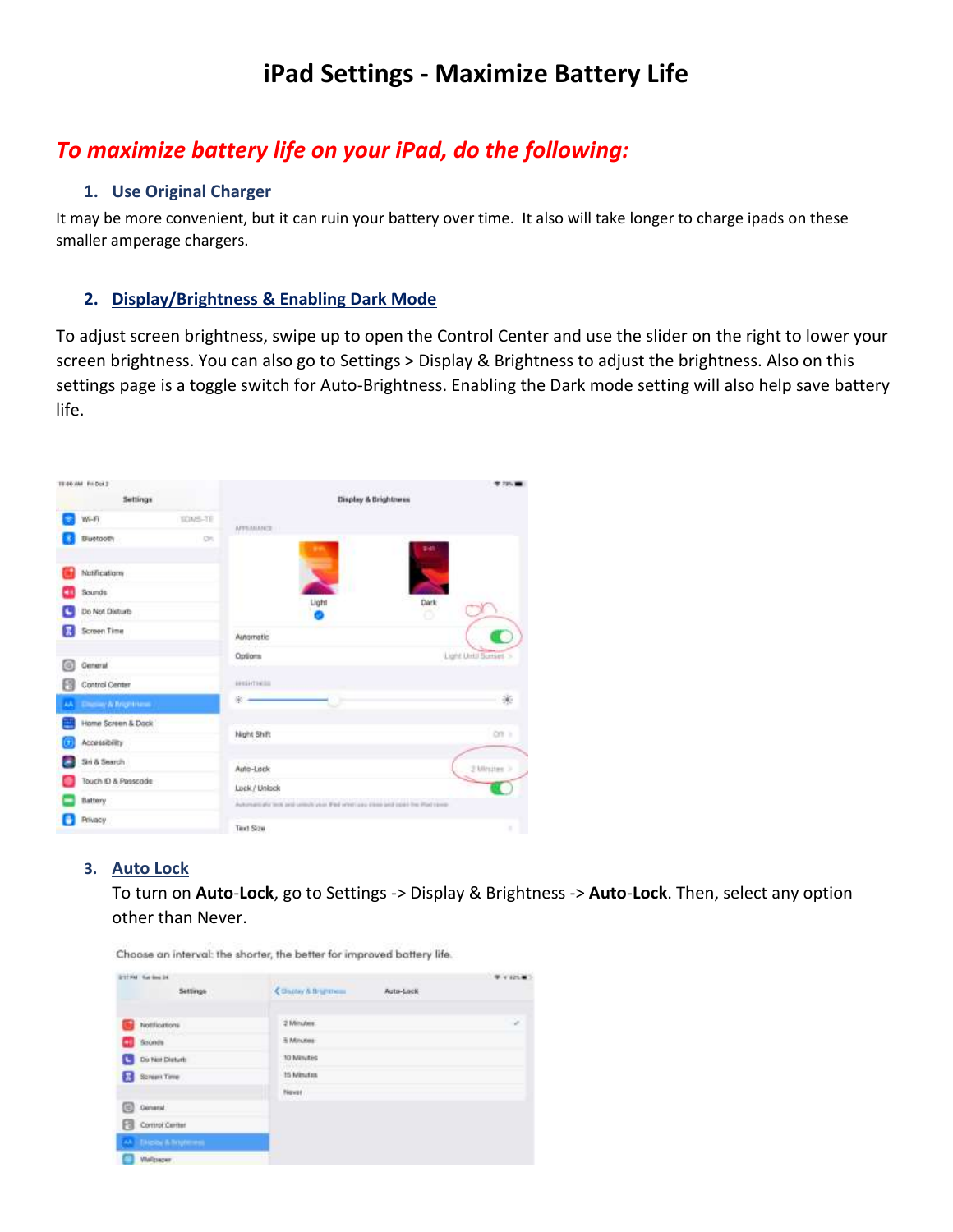## **4. Change Notification Settings**

Most notification settings can be customized for each app. You can turn app notifications on or off, have notifications play a sound, choose how and where you want app notifications to appear when your device is unlocked, and more.



1. Go to Settings<sup>(2)</sup> > Notifications.

- 2. To choose when you want most notification previews to appear, tap Show Previews, then select an option— Always, When Unlocked, or Never. (You can override this setting for individual apps.)
- 3. Previews can include things like text (from Messages and Mail) and invitation details (from Calendar).
- 4. Tap Back, tap an app below Notification Style, then turn Allow Notifications on or off.
- 5. If you turn on notifications, choose how and where you want the notifications to appear for the app—for example, on the Lock Screen or in Notification Center.
- 6. You can also set a notification banner style, sound, and badges for many apps.

|   | HIGH-FM AYOUT.            |                                                                               | 9115.00           |
|---|---------------------------|-------------------------------------------------------------------------------|-------------------|
|   | Settings                  | <b>Footifications</b>                                                         |                   |
|   | Airplane Mode<br>-30      |                                                                               |                   |
|   | W-H<br><b>REALMO TO</b>   | never or<br>Shoul Previews                                                    | When University's |
|   | <b>Bernott</b><br>$\circ$ | othic premiers will net to street prior that is constant                      |                   |
|   |                           | <b>Bit Buggerdone</b>                                                         |                   |
|   | <b>NAMES OF STREET</b>    | Thereon's and pick-appear and a single pick-Pharmacon-and (PAS must any more) |                   |
|   | Sounds                    | <b>HITERROOM STEEL</b>                                                        |                   |
|   | De Net Disturb.           | App Stone<br>Bismining Manitor, Barton                                        |                   |
|   | Screen Terro              | <b>Docks</b><br><b>Screen Streets</b>                                         | ٠                 |
| œ | <b>Oeneur</b>             | Colervian<br>÷<br>Britain Burgh Autom                                         | ٠                 |
|   | Control Center            | Dassroom                                                                      | ×                 |
|   | District & Brightness.    | FaceTirve                                                                     | ٠                 |
|   | Home Screen & Dock        | Racismic Education Supports                                                   |                   |
|   | Accessibility             | Tind bly :<br>Edward Modern, Millery                                          | ٠                 |
|   | Sit & Search              | <b>Ourner</b> :<br>Summer Showers design)                                     | ٠                 |
|   | Teach D & Passcode        | Home                                                                          | ٠                 |
|   | Sidlery                   | <b>Arrival of Minerally, Manhant</b>                                          |                   |
|   | HIGH RIGHT                | <b>ITeres Shire</b><br>m                                                      |                   |
|   | <b>Settings</b>           | <b>WEDNESDAY</b><br>Citaticators<br>Werst                                     |                   |
|   | Airplane Mode             | $^\circ$<br><b>POLICE CONTRACTOR</b>                                          |                   |
|   | Wi-Fi                     | Abov Notifications<br>EDM1-TE                                                 |                   |
|   | Bluetooth.                | $rac{1}{2}$<br>SARIE                                                          |                   |
|   | <b>HITHEITA</b>           |                                                                               |                   |
|   | Sounds                    |                                                                               |                   |
|   | Do Not Disturb            | Lock Screen<br><b>Nothame Delay</b>                                           | <b>Barners</b>    |
|   | Screen Time               |                                                                               |                   |
|   |                           | Bainer Style                                                                  | Terminally 1      |
|   |                           |                                                                               |                   |

#### 5. **Limit Background App Refresh**

Some apps, if you allow them, refresh their content when you aren't using them so that when you return to them, you are served fresh content, saving you from needing to pull down to refresh. Background refresh is certainly convenient, but it is also a drain on battery life.

Head to **Settings > General > Background App Refresh** and you can turn Background App Refresh off entirely or select which apps you'd like to refresh in the background.

#### 6. **Review Battery Usage**

You can also go to settings>Battery> and view your last 10 days and 24 hours of battery usage. This will tell you what is using the most power.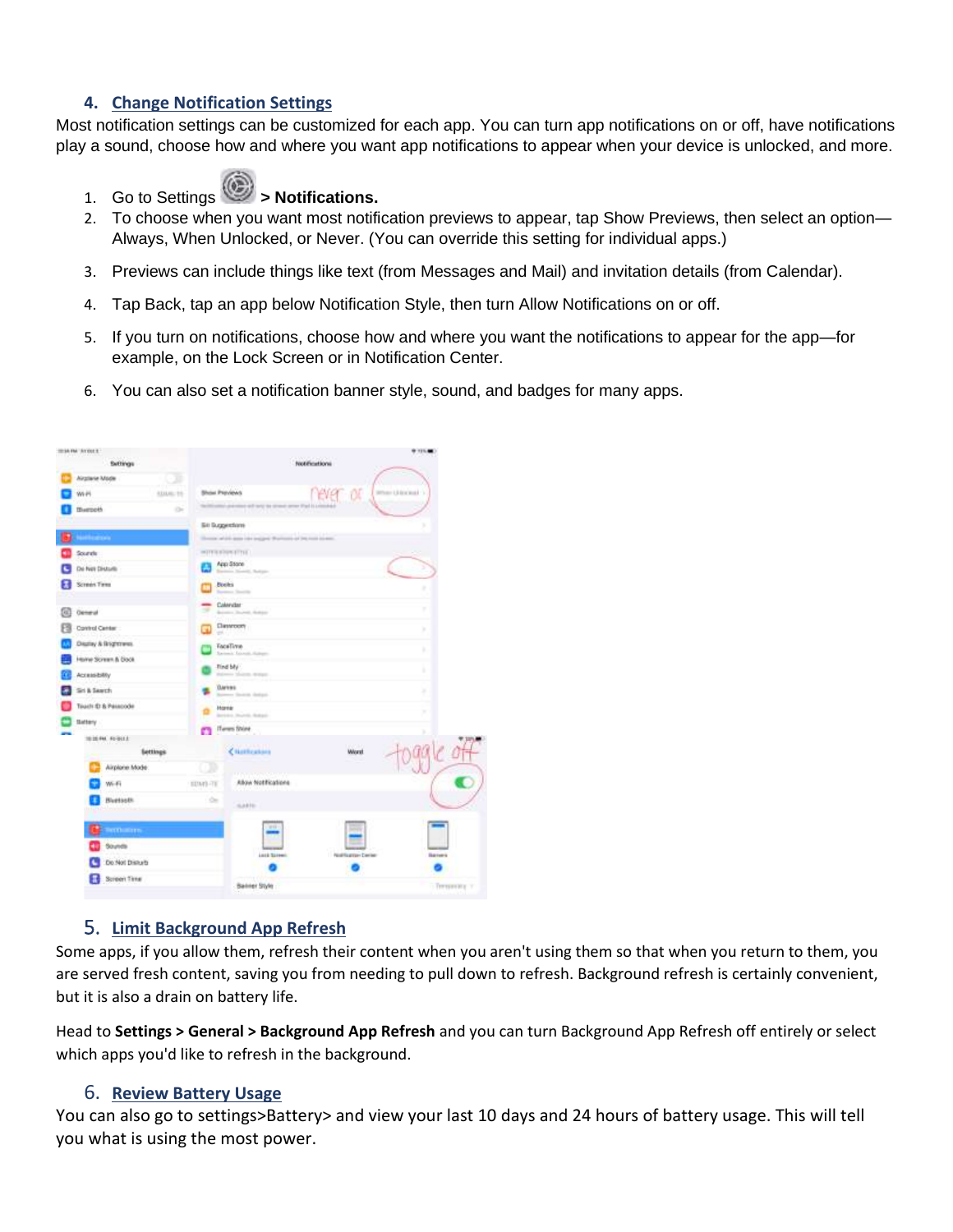## Tap Background App Refresh.

| 12:44 PM Tue Sep 24                                |                                              | 94.90% |
|----------------------------------------------------|----------------------------------------------|--------|
| <b>Settings</b>                                    | General                                      |        |
| Airplane Mode<br>u                                 | Software Update                              | ٠      |
| $\overline{\phantom{a}}$<br>$WF-FI$<br>Ф           |                                              |        |
| Bluetooth<br>Not-Connected                         | AirDrop                                      | s      |
|                                                    | Handoff                                      | ×      |
| <b>Notifications</b>                               | Multitasking & Dock                          | s      |
| Sounds                                             |                                              |        |
| Do Not Disturb<br>×                                | Accessibility                                | ×      |
| E<br>Screen <sup>'</sup><br>Background App Refresh |                                              | $\geq$ |
| o<br>General                                       | Lock Rotation                                |        |
| н<br><b>Control Center</b>                         | Mute                                         | s.     |
| Display & Brightness                               | Refation Lock in availab. In Control Center. |        |
| Wallpaper<br>瞙                                     | Pad Storage                                  | э      |
| Siri & Search                                      | Background App Refresh                       | з      |
| Passcode<br>a                                      |                                              |        |
| Battery                                            | Date & Time                                  | ×      |
|                                                    | Keyboard                                     | ×      |

Move the Background App Refresh slider to off/white to prevent all the apps in the list from loading content in the background.